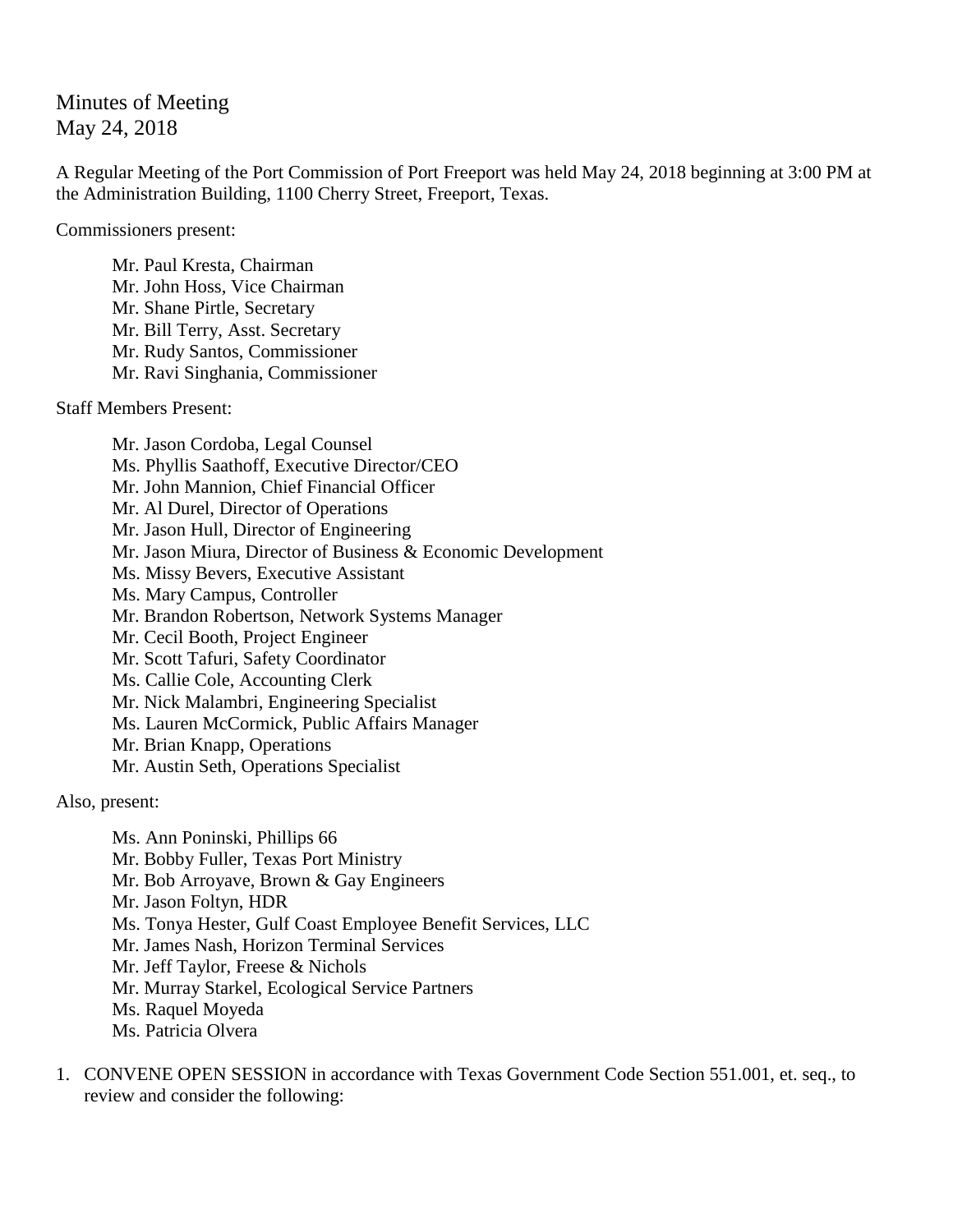- 2. Invocation Commissioner Shane Pirtle
- 3. Pledge of Allegiance U.S. Flag & Texas Flag
- 4. Roll Call All Commissioners were present.
- 5. Safety Briefing Mr. Chris Hogan, Director of Protective Services
- 6. Approval of minutes from the Regular Meeting held May 14, 2018.

A motion was made by Commissioner Pirtle to approve the minutes as presented. The motion was seconded by Commissioner Hoss with all Commissioners present voting in favor of the motion.

- 7. Reports from Executive Staff:
	- A. Receive report from Executive Director/CEO on activities and matters related to administrative affairs. Port tenant updates, USCOE, rail issues, AAPA Committees, leases, contracts, upcoming Port and civic events and other related administrative affairs.

Ms. Saathoff reported on activities taking place in Washington, DC which include the Senate's Environment and Public Works Committee holding their full committee mark-up May 22 on America's Water Infrastructure Act or the 2018 WRDDA bill. This was approved by voice vote and there were no amendments to the current draft. Anticipate Senate discussing and acting in June. Notable projects include the Sabine to Galveston project, which is in the bill to receive authorization. The bill also includes a section that discusses Coastal Texas Study, encouraging it to be expedited, as well as a section regarding beach nourishment and shoreline protection projects, stating if the benefits are equal or greater than the cost to dispose of material, it should be considered. House version was discussed as well and moved out of committee. The House Appropriations Committee also met to discuss their appropriations bill. \$4.7 million was included in the draft for maintenance dredging for the port. The Port will have to work with the Corps to obtain additional funds. The Corps made an announcement they are seeking proposals for new project studies and will receive proposals until August 20. The Galveston District of the Corps announced additional work will be accomplished under the Bipartisan Budget Act 2018 that went into law in February. Four regional projects listed to receive funding including the Freeport Hurricane Protection Levee that is maintained by the Velasco Drainage District (VDD). This funding will allow VDD to repair the damaged pump and levee damage along the eastern bank of the Brazos River. The Coastal Texas Protection Act was introduced this week and is designed to advance the construction of the Ike Dike or coastal spine. Areas identified in the act cover from Matagorda North along the Upper Texas Coast to include Brazoria County, both sets of locks (Brazos and Colorado River) and on up to Jefferson County. A separate study authorized in the WRDDA bill covers the Jefferson and Brazoria County flood protection system. Staff is investigating further to understand all the act is meant to accomplish. The Port is reporting to the community additional RO/RO services to begin out of Port Freeport. Horizon Terminal Services and Höegh have announced the commencement of service from Freeport to Auckland, Brisbane, Port Kembla, Melbourne and Fremantle. The first sailing was this week and the planned service will be two sailings per month. Ms. Saathoff attended the Community Hurricane Coordination session hosted by Dow Chemical May 5 and was a speaker at the Strong Ports Workshop hosted by MARAD. She represented Port Freeport on the Port Authority Advisory Committee at the workshop reporting on the port mission plan, which will be submitted in the upcoming legislative session and highlights what ports are planning or needing from an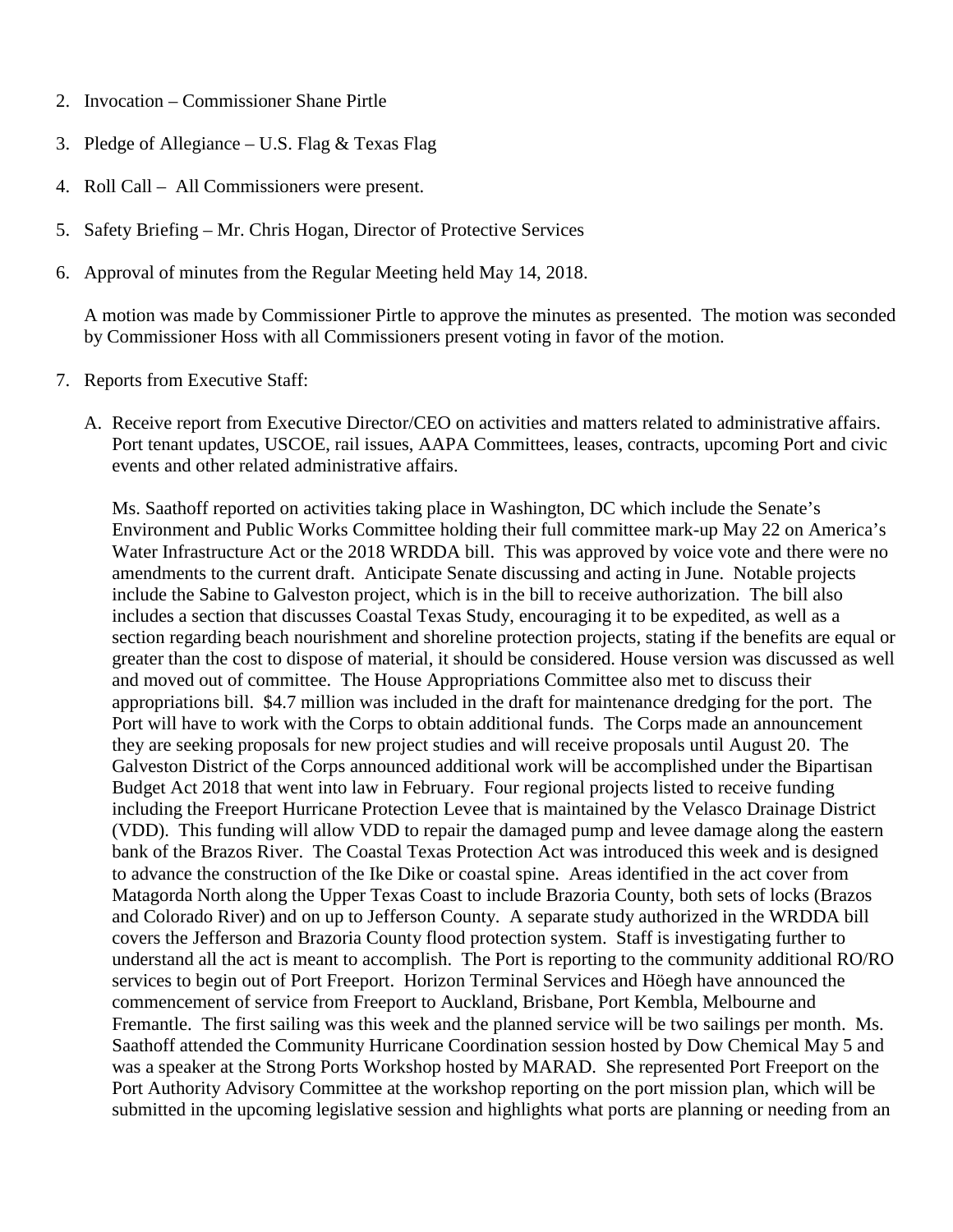infrastructure standpoint inside the gate, channels, waterways, authorized projects and connectivity infrastructure.

B. Receive report from Chief Financial Officer on monthly activity and matters related to financial results, investments, insurance, leases, real property matters and other related administrative affairs.

Mr. Mannion gave a brief presentation on financial results as of April 30, 2018.

C. Receive report from Director of Engineering on activities and matters related to Freeport Harbor Federal Channel, capital projects, Hydrographic Report and other related facility engineering matters.

Mr. Hull shared photos on the progress of projects at Placement Area 1 and Area 5 at Velasco Terminal. Commissioner Singhania inquired about the 408 and 404 permits for Berths 8, 9 and 10. Mr. Hull stated the 408 modifications application has been at the Corps since August 2016, however the Corps will not issue the 404 dredging permit until the 408 has been reviewed and approved. Ms. Saathoff also announced the Port received the approval for the GRR Project.

D. Receive report from Director of Operations on activities and matters related to operations, vessel activity, tonnage and other related port operation matters.

Mr. Durel introduced two new operations employees, Electronic Technician Brian Knapp and Operations Specialist Austin Seth. He reported Höegh will have two vessels in dock this weekend, the Höegh Trove and Höegh New York at Berths 2 and 7. Höegh will also bring in two more vessels later in the week on Wednesday and Friday. Additionally, Tenaris will bring 30,000 tons of bars on their vessel May 30.

E. Receive report from Director of Protective Services on matters related to safety meetings/injury report, security meetings, EMS update and other related safety, security and environmental matters.

In addition to his written report, Mr. Hogan updated the Board on the safety boat, stating the County Sheriff's Department accepted the Port's offer of \$95,000. Striping is being removed and paperwork for the title transfer is being prepared. The boat is slated to be recommissioned the first of June. He also reported on safety incidents for the month of April. The Knox Box installation began today. Anticipated completion with keys, plans and drawings inside the box is slated for the end of the month.

F. Receive report from Director of Business & Economic Development on activities and matters related to industry meetings, sales reports, advertising, web activity, Foreign-Trade Zone and other ocean transportation related matters.

Mr. Miura reported that June 1 will see the arrival of the Glovis Courage, which will be the first ship to West Africa with used cars. They will ship approximately 8,400 units a year.

- 8. Receive report from Commissioners on matters related to:
	- A. May 14 Finance Advisory Committee Commissioner Hoss reported the committee conducted a quarterly review of investment reports, portfolio allocations and investment strategies. The committee also discussed proposals from Hilltop Securities and Masterson Advisors for financial advisor services. The committee will make recommendation to move services to Masterson Advisors at the board meeting in June.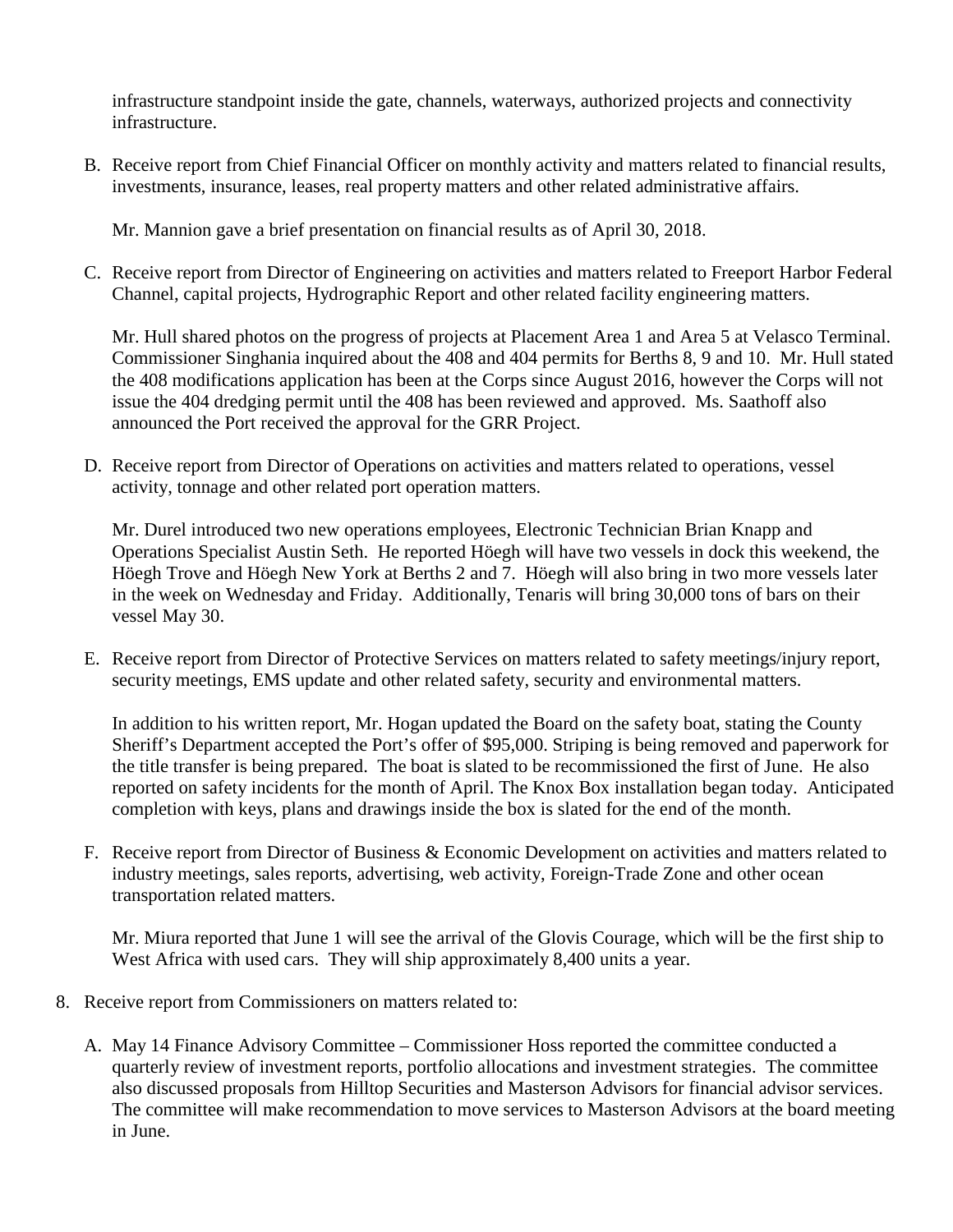- B. May 14 and May 24 Personnel Advisory Committee Commissioner Hoss reported the committee met May 14 to discuss an RFP for employee health benefits brokerage services and proposals from two respondents. The committee will make recommendation to engage and approve contract with Gulf Coast Employment Benefit Services later on this agenda. The committee also met May 24 to discuss a potential teaching opportunity for the Chief Financial Officer at Brazosport College. The committee supports this endeavor.
- C. May 24 Strategic Planning Advisory Committee Commissioner Terry reported the committee discussed the simulator engineering services, which is on the agenda for approval later today.
- D. Meetings and conferences attended, Port presentations and other related Port Commission matters.

Commissioner Pirtle reported attending BCCA and the May 18 Rail District meeting. The Rail District currently has an RFQ out seeking an engineering firm to perform the feasibility study.

- 9. Public Comment Patricia Olvera addressed the Board on behalf of her mother, Raquel Moyeda regarding possible SWAP property located at 1411 Avenue M. Ms. Moyeda is requesting the standard clause in the contract be removed that states homeowner cannot sell SWAP home for the first five years of ownership. She also requested changes to certain installed features of the home.
- 10. Approval of financial reports presented for the period ending April 30, 2018.

A motion was made by Commissioner Singhania to approve the reports as presented by staff. The motion was seconded by Commissioner Hoss with all Commissioners present voting in favor of the motion.

11. Discuss and consider Professional Services Agreement with Locus LLC for an amount not to exceed \$49,500.00 for Ship Simulator Engineering Services.

Mr. Hull stated this agreement was previously discuss in the Strategic Planning Advisory Committee and it is the recommendation of the committee to approve the professional services agreement with Locus LLC in the amount of \$49,500 for ship similar engineering services.

A motion was made by Commissioner Terry to approve the agreement. The motion was seconded by Commissioner Hoss with all Commissioners present voting in favor of the motion.

12. Discuss and consider approval of Contract for Broker Services with Gulf Coast Employee Benefit Services, LLC.

Mr. Mannion stated the broker services agreement with TDECU expires June 1. Request for proposals were previously reviewed and assessed in the Personnel Advisory Committee and it is the recommendation of the committee to award contract to Gulf Coast Employee Benefit Services for a term of 5 years effective June 1, 2018.

A motion was made by Commissioner Hoss to approve the contract. The motion was seconded by Commissioner Pirtle with all Commissioners present voting in favor of the motion.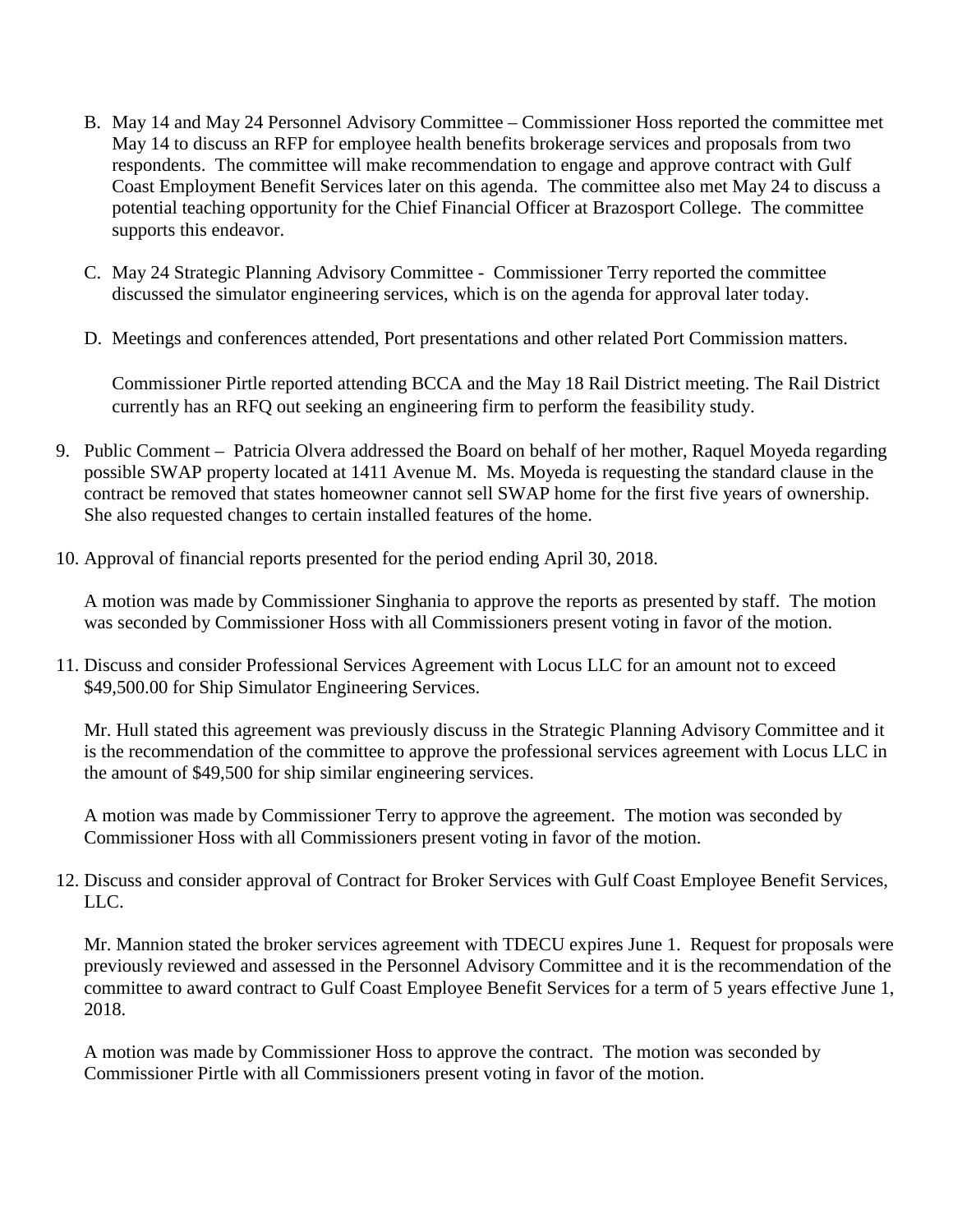13. Receive update from staff regarding the Brazoria-Fort Bend Rail District, and the Brazoria-Fort Bend Nexus Project Group.

Mr. Miura stated the Rail District is currently seeking professional services to conduct TXDOT sponsored/planning feasibility study. Ms. Saathoff stated the Rail District's communications team announced the website will soon be live and will provide information the public is seeking regarding the rail. The website will also provide an avenue for the public to submit comments or concerns directly to the Rail District. Mr. Miura also reported the intermodal study performed by TEMS is complete and staff has requested a copy.

Commissioner Pirtle noted that Mr. Miura has done a great job of representing the Port on the Rail District Board, and suggested the Commission should consider a replacement for him since he has been serving on the Board since its inception.

The Nexus Group did not meet in May.

- 14. EXECUTIVE SESSION in accordance with Subchapter D of the Open Meetings Act, Texas Government Code Section 551.001, et. seq., to review and consider the following:
	- A. Under authority of Section 551.072 (Deliberation of Real Property Matters) for discussion regarding:
		- 1. The potential exchange, lease, or value of real property located at Port Freeport, including but not limited to Parcels 7, 8, 10, 26 and 37.
		- 2. The potential purchase, exchange, lease or value of real property located at Port Freeport, including but not limited to the real property located at and contiguous to Berths 1, 2, 5 and 7.
		- 3. Discussion regarding the potential exchange, lease or value of real property located in Freeport, Texas, including but not limited to the area known as the East End of Freeport and bordered by the following streets: FM 1495; East 2<sup>nd</sup> Street; Terminal Street and East 8<sup>th</sup> Street in Freeport. Texas.
		- 4. The potential exchange, lease, or value of real property located at Port Freeport, including but not limited to Parcels 4, 5, 6, 9, 14, 19, 27, 31, 34, and 38.
	- B. Under authority of Section 551.074 (Deliberation of Personnel Matters) for discussion regarding:
		- 1. Deliberation regarding the appointment, employment, evaluation, reassignment, duties of a public officer or employee: Executive Director/CEO and Chief Financial Officer.
- 15. RECONVENE OPEN SESSION to review and consider the following:
- 16. Discuss and consider granting authority to Executive Director/CEO Phyllis Saathoff to execute any and all documents necessary and required by Stewart Title to close the transactions on the following properties:

215 E. 2nd Street, Freeport, TX (East End Property) and 1617 N. Avenue T, Freeport, TX (Avenue T Property)

330 E. Broad Street, Freeport, TX (East End Property) and 710 N. Avenue G, Freeport, TX (Avenue G Property)